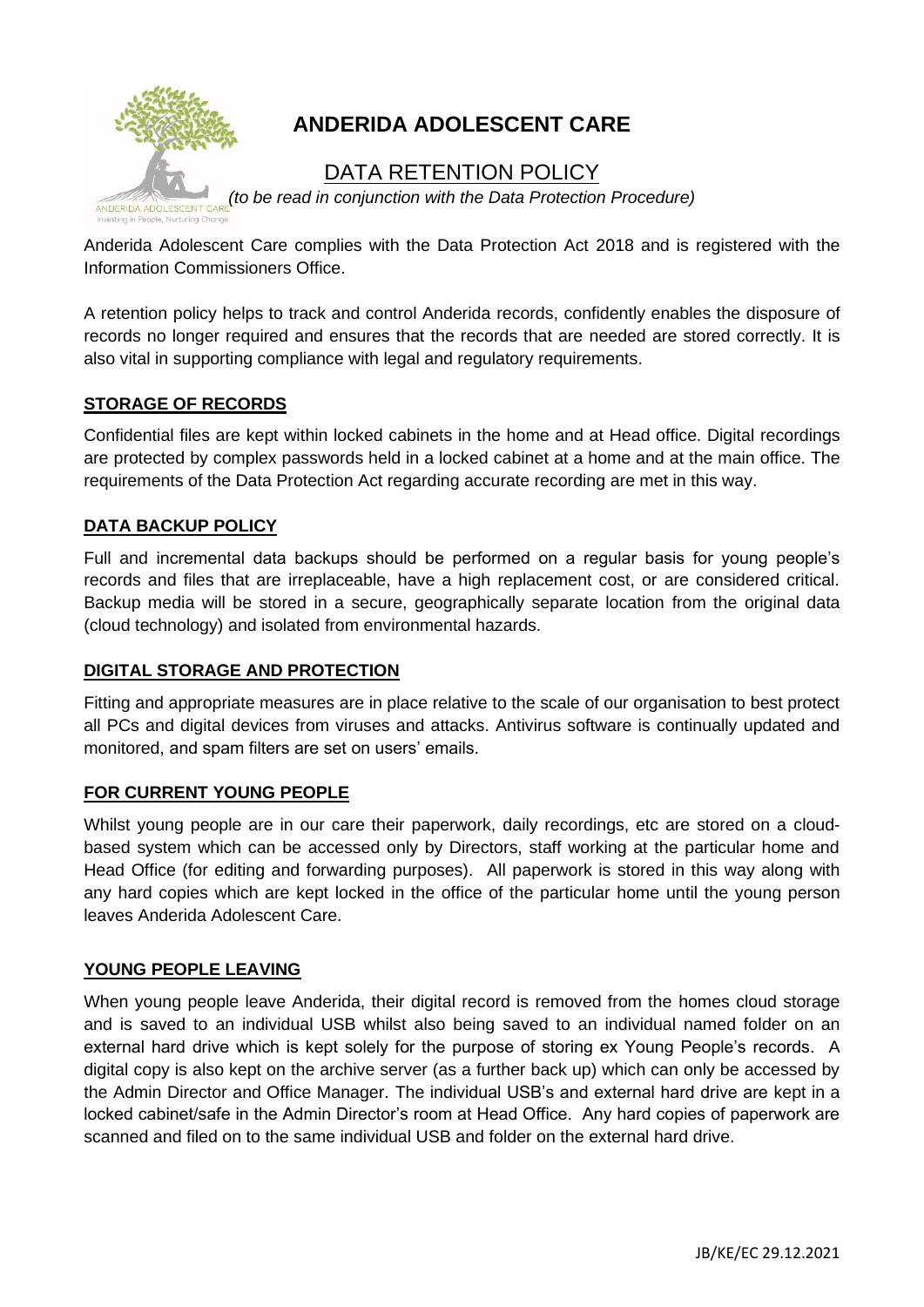#### **HOMES DOCUMENTATION**

Any documentation from the homes is scanned and filed on a separate hard drive and kept for the statutory/recommended retention period. This would include Accident Reports, Fire Logs, Daily Logs, Comms Books, Health & Safety records, COSSH, Staff meetings, vehicle logs, Restraint, Consequence and Safeguarding records etc. Where these are hard copies (bound books) these are stored in locked cabinets at Head Office. Any paper or digital copies are stored on the separate hard drive in folders for each individual home.

#### **FINANCIAL INFORMATION**

Financial information is kept in line with regulatory retention periods and is stored at Head Office. Copies of Company Accounts are kept both in digital form and as hard copies.

#### **PERSONNEL RECORDS**

All staff members have a hard copy personnel file which is stored in locked cabinets in the Admin Director's office at Head Office. When a staff member leaves, these are consolidated, scanned and filed digitally on a separate hard drive within a named folder. This hard drive is then kept in a locked cabinet/safe in the same office. The only access to this is for Directors or admin staff (once permission has been granted) as and when necessary. A further copy is filed digitally on the archive server which is only accessible by the Admin Director and Office Manager.

DBS information is stored digitally on the company server and can only be accessed by the Admin team and Directors of the organisation.

Following inclusion on the appropriate hard drive/USB/archive server, all paper copies of documentation are shredded securely by administrative staff before disposal.

#### **CURRENT GUIDELINES ARE AS BELOW:**

#### **YOUNG PEOPLE'S PAPERWORK/DETAILS**

| <b>DOCUMENT</b>            | <b>RETENTION PERIOD</b>                                          | <b>ANY OTHER INFORMATION</b>                                                                                                                                                                                                                              |
|----------------------------|------------------------------------------------------------------|-----------------------------------------------------------------------------------------------------------------------------------------------------------------------------------------------------------------------------------------------------------|
| <b>Young Persons Files</b> | Seventy-five years from the date<br>of the young person's birth. | These are backed up on a hard<br>drive and held on a separate<br>digital key, as well as a copy on<br>the company server in the<br>archive file.<br>Both paper and digital versions<br>of young people's paperwork<br>are scanned and stored as<br>above. |
|                            |                                                                  |                                                                                                                                                                                                                                                           |
| Schedule 4 Record          | Kept for 15 years from the last<br>date of entry                 | This is kept digitally                                                                                                                                                                                                                                    |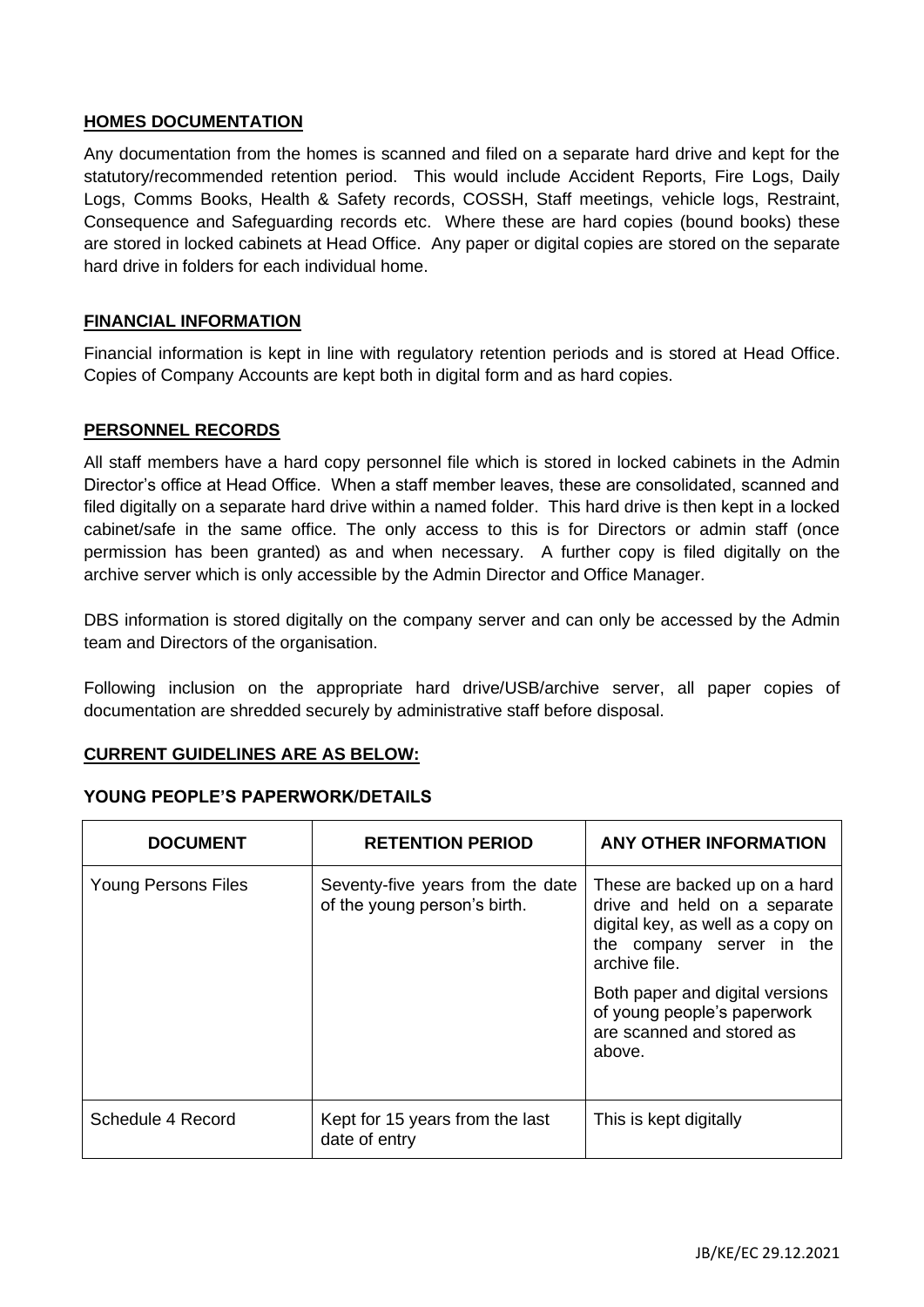# **STAFF PAPERWORK/DETAILS**

| <b>DOCUMENT</b>                                            | <b>RETENTION PERIOD</b>                                                                                                                      | <b>ANY OTHER INFORMATION</b>                                                        |
|------------------------------------------------------------|----------------------------------------------------------------------------------------------------------------------------------------------|-------------------------------------------------------------------------------------|
| Application forms and notes<br>for unsuccessful candidates | 6 months                                                                                                                                     |                                                                                     |
| Wages                                                      | 6 years after the relevant tax<br>year                                                                                                       | All personnel records are kept<br>for 6 years                                       |
| Sickness, Sick Pay,<br><b>Paternity Leave</b>              | 3 years                                                                                                                                      | All personnel records are kept<br>for 6 years                                       |
| <b>Maternity Leave</b>                                     | 3 years                                                                                                                                      | All personnel records are kept<br>for 6 years                                       |
| <b>DBS</b>                                                 | 6 months                                                                                                                                     | Information<br><b>DBS</b><br>the<br><sub>on</sub><br>Certificate is held digitally. |
| <b>Personal Files</b>                                      | 6 years after employment<br>ceases                                                                                                           | All personnel records are kept<br>for 6 years                                       |
| <b>Training Files</b>                                      | 6 years after employment<br>finishes                                                                                                         | All personnel records are kept<br>for 6 years                                       |
| <b>Medical Certificates</b>                                | 3-5 years recommended                                                                                                                        | All personnel records are kept<br>for 6 years                                       |
| <b>Staff Records/Disciplinary</b><br>Records               | held on file for<br>To<br>be<br>a<br>maximum of six years once a<br>staff<br><b>of</b><br>has<br>member<br>left.<br>employment with Anderida | All personnel records are kept<br>for 6 years                                       |
| Redundancy                                                 | 6 years from the date of<br>statutory                                                                                                        | All personnel records are kept<br>for 6 years                                       |
| Schedule 4 Record                                          | Kept for 15 years from the last<br>date of entry                                                                                             | This is kept digitally                                                              |

# **OTHER PAPERWORK/RECORDS**

| <b>DOCUMENT</b>                           | <b>RETENTION PERIOD</b>                                                                                             | <b>ANY OTHER INFORMATION</b> |
|-------------------------------------------|---------------------------------------------------------------------------------------------------------------------|------------------------------|
| Children's<br>other I<br>homes<br>records | The Children's Homes other<br>records shall be retained for at<br>least 15 years from the date of<br>the last entry |                              |
| <b>Accident Books/Reports</b>             | 3 years                                                                                                             |                              |
| <b>Electrical Testing</b>                 | 3 years                                                                                                             |                              |
| <b>Fire Safety</b>                        | 3 years                                                                                                             |                              |